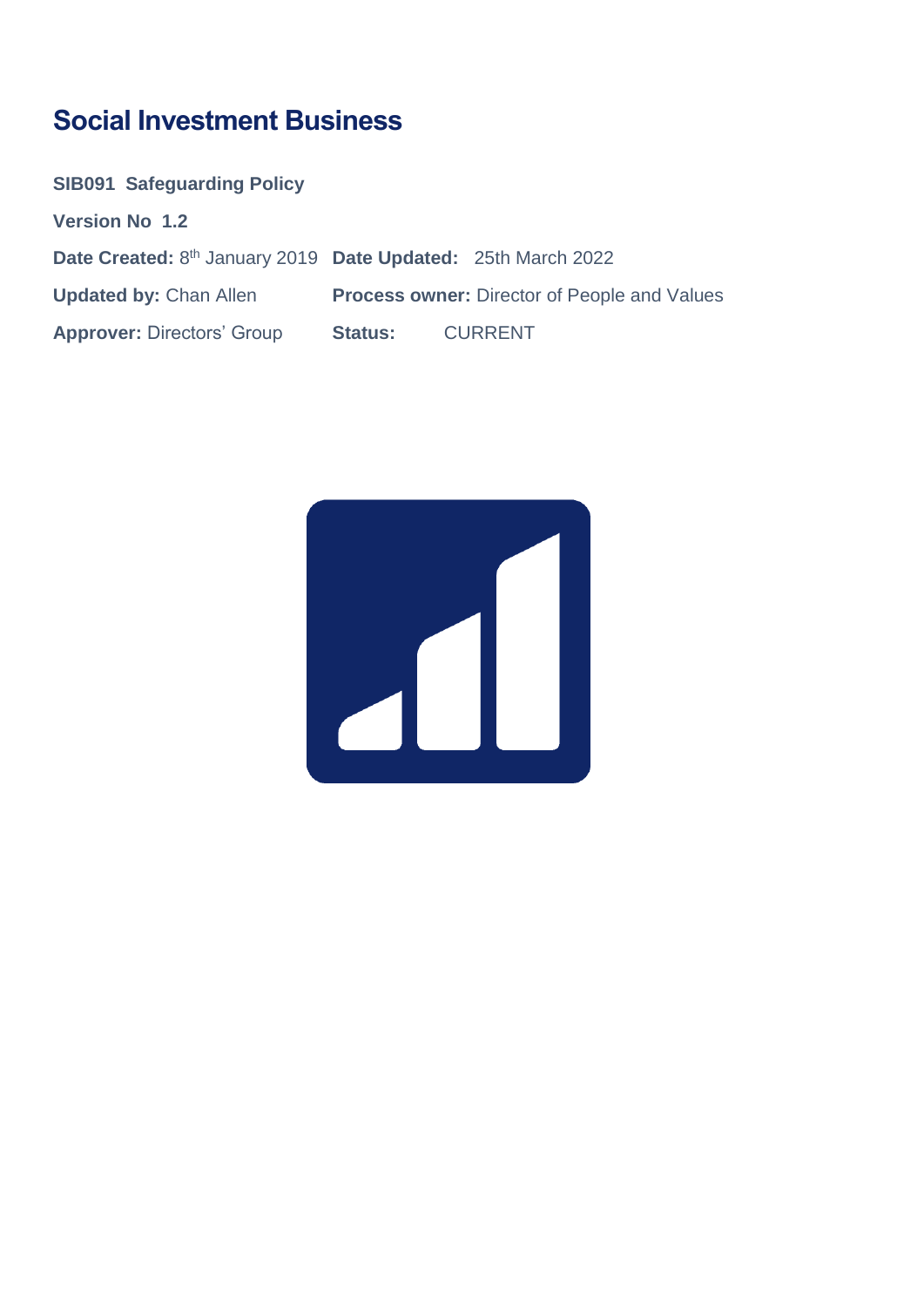### <span id="page-1-0"></span>**Foreword**

To comply with the requirements of ISO 9001:2015, the following list of documented information necessary to maintain the effectiveness of Social Investment Business's Quality Management System, is to be approved by the Directors Group:

- Quality Manual
- Quality Policy
- Procedures previously classified as mandatory ISO procedures
- All policies and operational procedures

This document is intended to be used by staff within Social Investment Business who are associated with this process/policy.

This **policy/procedure** has been approved by Directors Group and authorised on their behalf by a Group Director.

| <b>Name</b> | <b>Signature</b> | <b>Title</b> | <b>Date</b> |
|-------------|------------------|--------------|-------------|
| Nick Temple | Temple           | CEO          | 25/03/2022  |
|             |                  |              |             |
|             |                  |              |             |
|             |                  |              |             |

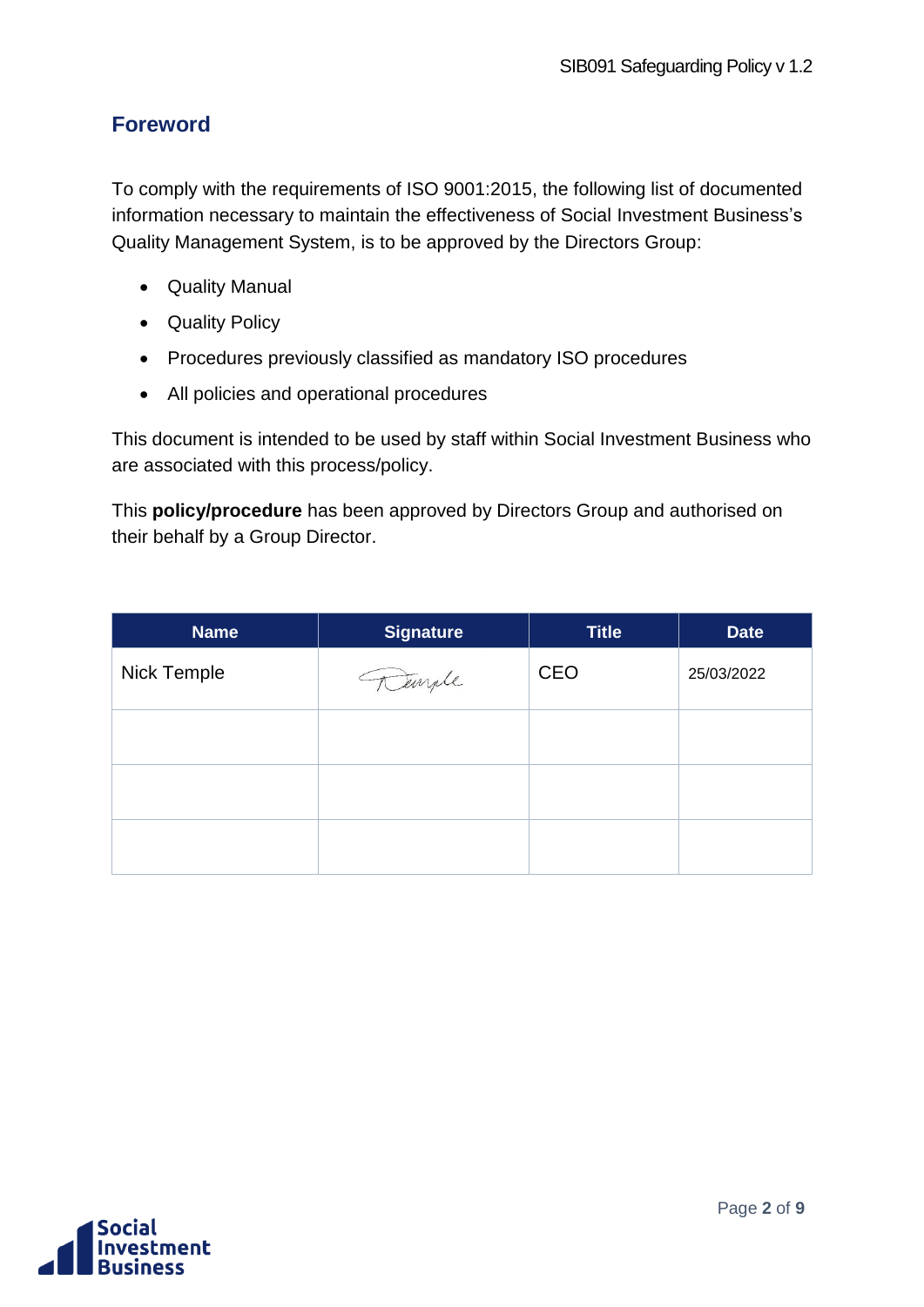## <span id="page-2-0"></span>**Version history**

| <b>Version</b><br>ref | <b>Author</b>         | <b>Date</b>     | <b>Process ref changed</b>                                                             |
|-----------------------|-----------------------|-----------------|----------------------------------------------------------------------------------------|
| 1.0                   | <b>Shelby Bradley</b> | 8 Jan 2019      | Creation of new<br>policy/procedure                                                    |
| 1.1                   | Chan Allen            | 17th March 2022 | Drafted changes                                                                        |
| 1.1                   | Chan Allen            | 25th March 2022 | Updated - additional<br>paragraph on seeking<br>permission before taking any<br>images |
|                       |                       |                 |                                                                                        |
|                       |                       |                 |                                                                                        |
|                       |                       |                 |                                                                                        |
|                       |                       |                 |                                                                                        |
|                       |                       |                 |                                                                                        |
|                       |                       |                 |                                                                                        |
|                       |                       |                 |                                                                                        |
|                       |                       |                 |                                                                                        |

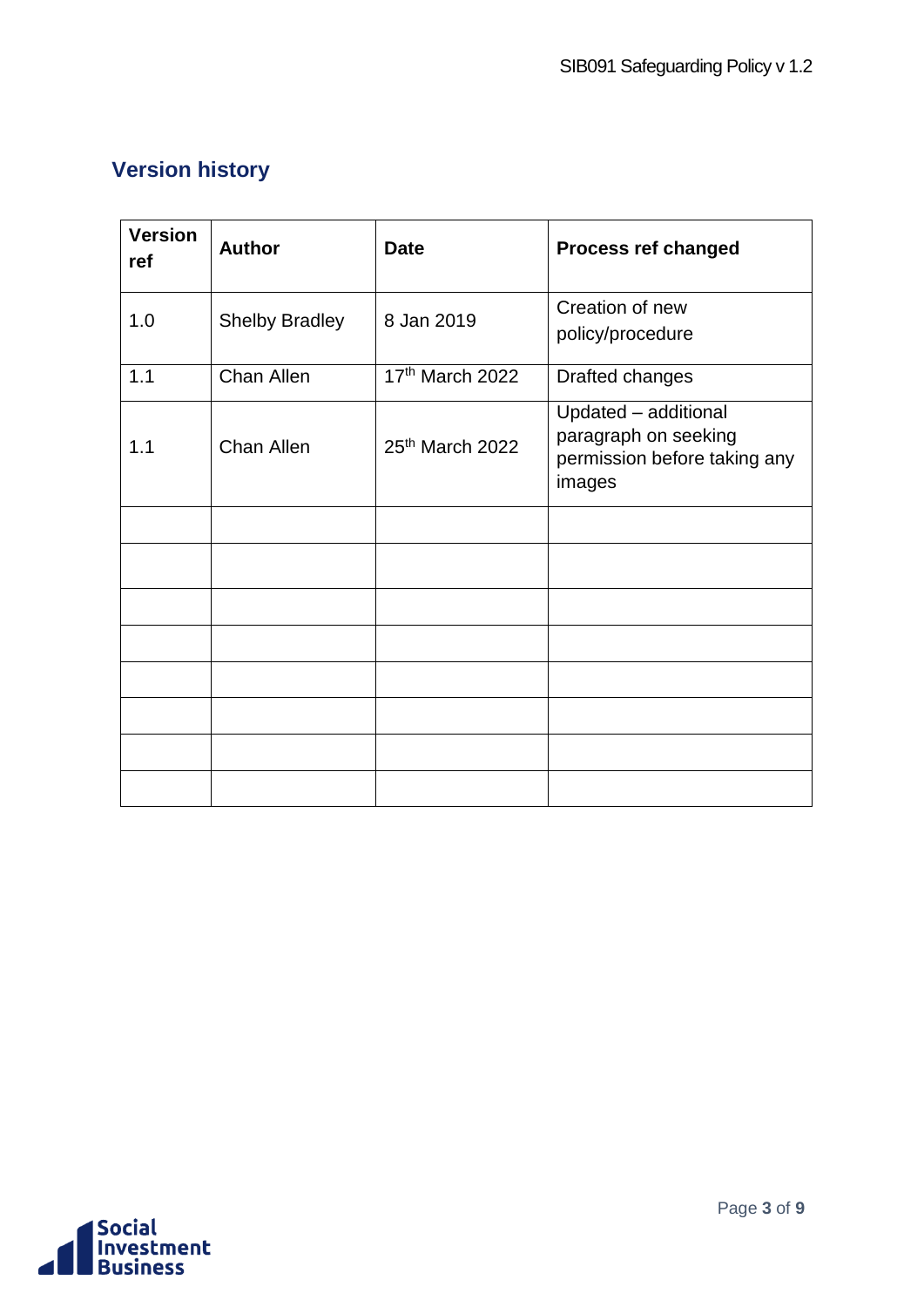### **Table of Contents**

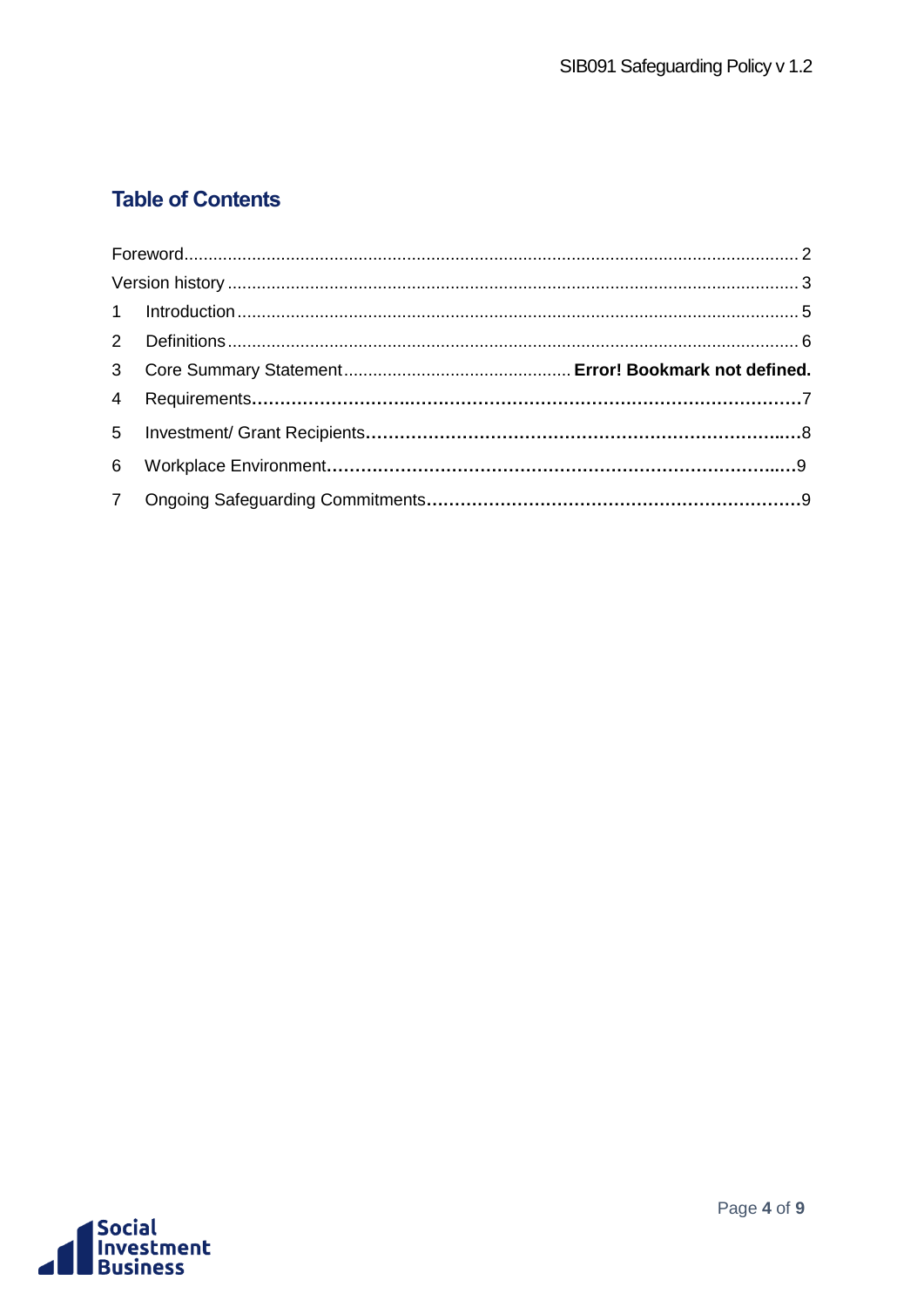### <span id="page-4-0"></span>**1 Introduction**

**Safeguarding** is the practice of ensuring that children, young people and vulnerable adults have their health, well-being and rights protected in society.

This policy applies to all Social Investment Business (SIB) employees and Board members and where relevant, our funded organisations and partners. It sets out principles, requirements and commitments in relation to those we fund and work with.

#### **Social Investment Business Safeguarding of children, young people and vulnerable adults**

All employees will be made aware of this policy and have a responsibility in ensuring safeguarding principles are followed. The Director of People and Values (DoP&V) will have responsibility for employees in relation to safeguarding alongside the Safeguarding designated person, Director of Grants (DoG) who will have responsibility for customers in relation to safeguarding. Both DoP&V and DoG will ensure this policy is kept up to date and reviewed annually.

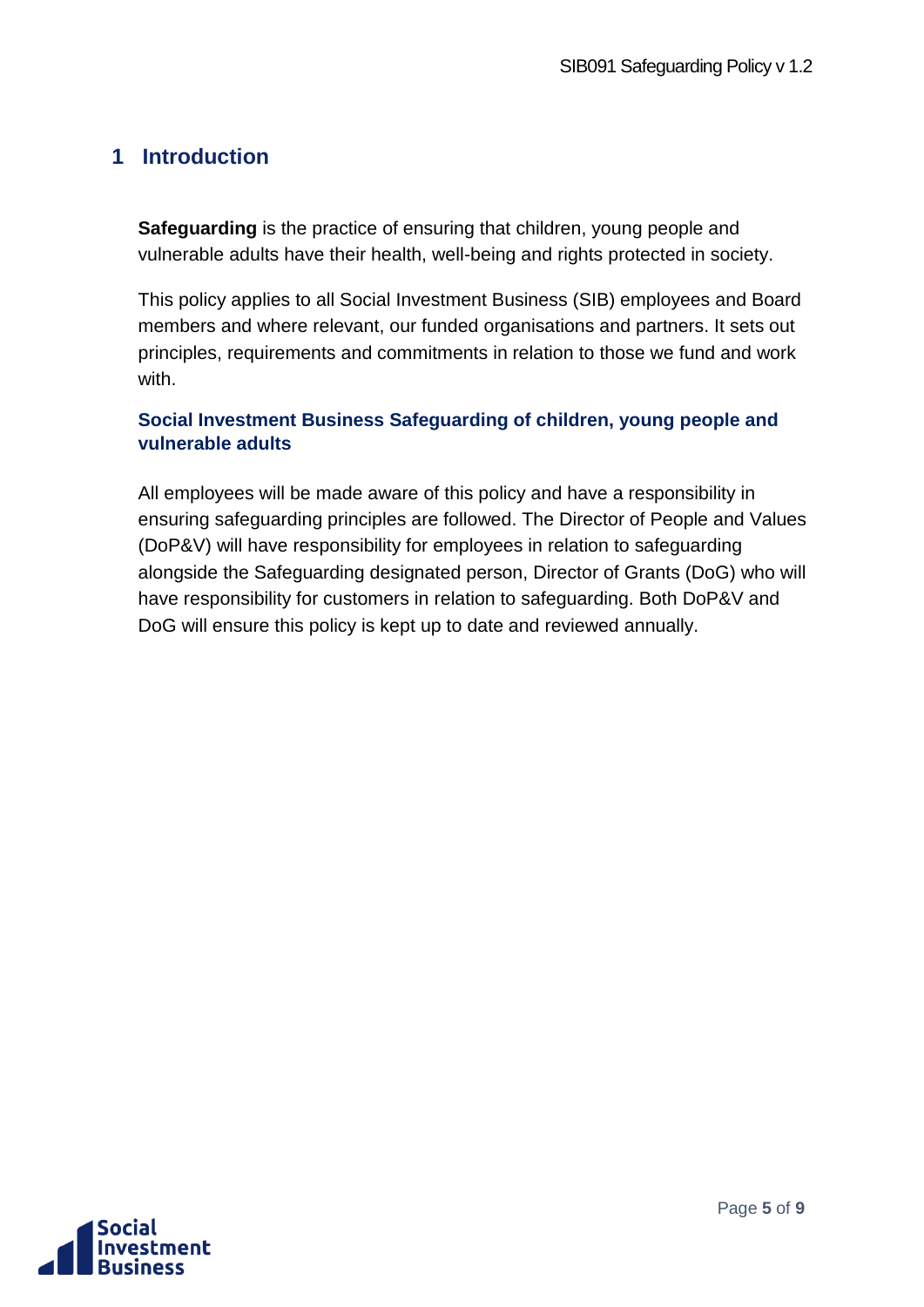### <span id="page-5-0"></span>**2 Definitions**

**Social Investment Business (SIB) Group =** Social Investment Business Foundation Social Investment Business Ltd, Futurebuilders (FBE) Ltd, Forward Enterprise Fund Management (FEFM) Ltd, SIB Fund Management (SIBFM) Ltd, and, SIB Loans (SIBL) Ltd

**Board =** Non-executive directors.

**Directors Group (DG) =** Executive Directors who manage a strategic function (or set of functions) and meet regularly to discuss both strategic and operational issues as appropriate.

**Fund =** Programme management services providing investment products (these include various types of loans and grants) provision of business support; and of research and evaluation services and products.

#### **Director of People and Values (DoP&V)**

**Director of Grants (DoG)**

**Disclosure Barring Service (DBS)** 

**Protecting Vulnerable Groups (PVG)**

**Vulnerable Adult =** The Department of Health defines a vulnerable adult as a person aged 18 or over who may need community care services because of a disability (mental or other), age, or illness. A person is also considered vulnerable if they are unable to look after themselves, protect themselves from harm or exploitation or are unable to report abuse.

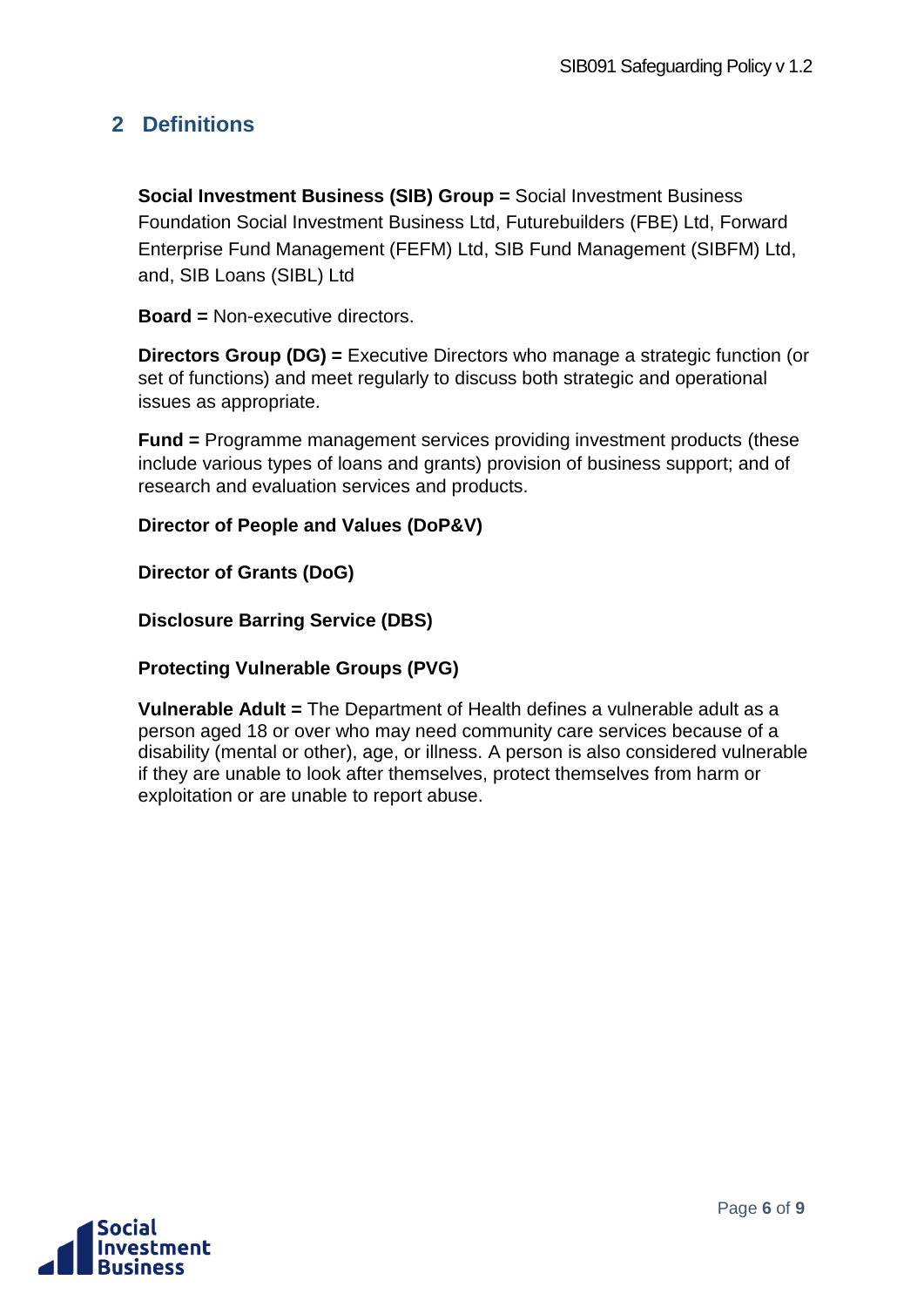### **3 Core Summary Statement**

SIB is committed to safeguarding the well-being of children, young people and vulnerable adults with whom we come into contact with in our funded work. We recognise that children, young people and vulnerable adults have rights as individuals and should be valued, listened to and treated with respect. SIB takes a zero-tolerance approach to any harm of a child, young person or vulnerable adult by our staff, partners and funded organisations. All SIB funded organisations, individuals and projects that work with children and young people or vulnerable adults are required to have a safeguarding policy and active procedures in place.

#### **4 Requirements**

SIB expects those that it funds who work with children, young people or vulnerable adults to have the following in place:

- A good understanding of the issues around safeguarding and their obligations in law;
- Have in place a tailored safeguarding policy and procedure that is both proportionate and up to date with the legislative and policy requirements of the relevant nation. This policy must be reviewed regularly, and staff/ trustees trained on its contents;
- Policies and procedures which are clear, available publicly, are accessible and promote a transparent approach to provide any children, young people and vulnerable adults supported the confidence and reassurance that safeguarding reporting concerns and disclosures will be dealt with appropriately, respectfully and promote learning;
- Be able to demonstrate good quality leadership and management, including clarity around leadership on safeguarding issues, inclusive of having one or more nominated member/s of staff (a Designated Safeguarding Lead) who has the knowledge and skills to promote safe environments for children, young people and adults at risk and is able to respond to reporting concerns and disclosures;
- Have enough staff to provide a safe service for children, young people and vulnerable adults;
- Have the necessary diligence checks in place for staff (e.g. Disclosure and Barring Services/ DBS in England or equivalent services in the devolved administrations within the UK including but not limited to Disclosure Scotland,

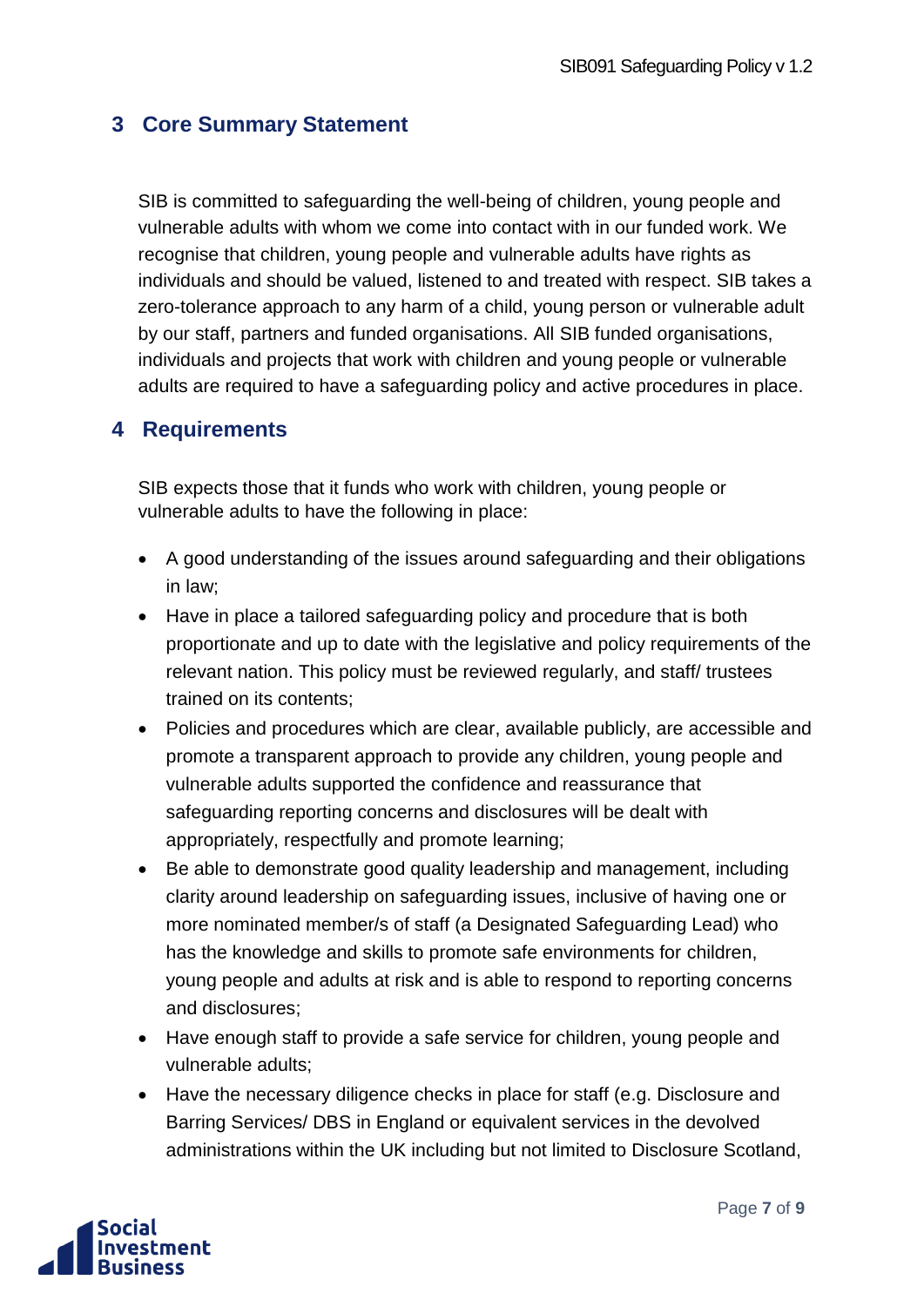Access NI and the Protecting Vulnerable Groups (PVG) Scheme or equivalent police checks overseas) checks;

• To work in partnership with their local safeguarding services.

SIB's funding agreements have terms and conditions about safeguarding so that the requirements are clear. SIB cannot offer advice on developing safeguarding protection policies and procedures as this is a specialist area of expertise, and each organisation's safeguarding and protection policies must be tailored to fit the activities that organisation. Resources are readily available, and we recommend that those seeking safeguarding advice should consult the following providers who can who offer a range of information, advice, training and resources for organisations and individuals who work with children, young people and vulnerable adults either face-to-face, or remotely:

- The Department of Education:
- The National Society for the Prevention of Cruelty to Children (NSPCC);
- NHS England:
- The Charity Commission for England and Wales.

SIB employees do not work directly with children and young people or vulnerable adults as part of their jobs and therefore do not have Disclosure and Barring Services (DBS) checks. Our employees cannot be left in sole charge of children, young people or vulnerable adults when visiting organisations or projects we fund and will refuse to do so if asked. When visiting organisations SIB employees may on occasion take images, though are clear on the practice to not take or include images of children, young people or vulnerable adults. Should an image of a child, young person or vulnerable adult be deemed integral to the visit, prior written agreement will be sought. In this case written consent will be arranged between members of SIB Marketing and Communications team, and the organisation in accordance with their own safeguarding policies and procedures.

If we receive a reporting concern or identify a safeguarding issue, or if we receive an allegation in good faith or identify an issue of concern ourselves and believe that children, young people or vulnerable adults may be at risk through a funded organisation, individual or project we will contact the appropriate authorities.

### **5 Investment/Grant recipients**

Applicants for funding will be asked about their policies during the application process. Any organisation working with children, young people and vulnerable people will be asked about their safeguarding policies and practices as part of the